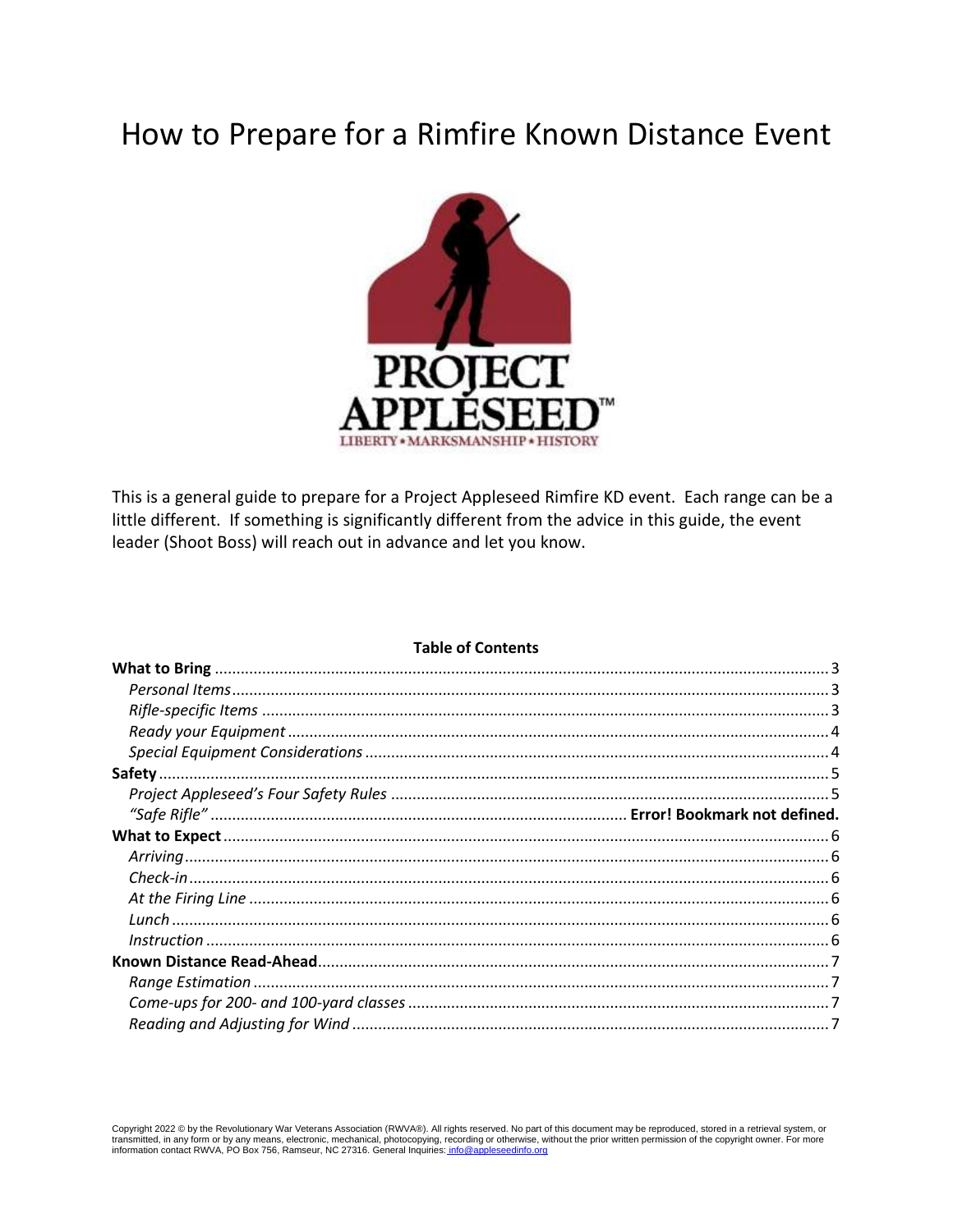# **Finding & Signing Up for an Event**

## *Finding an Event*

A Rimfire KD event is an intermediate clinic for rimfire rifle shooters. We require attendance at a 25m Appleseed event prior to coming to a RKD clinic. If you need to find a 25m event near you, check out our schedule here: https://appleseedinfo.org/schedulemap/

Direct links for other event types:

| <b>Rimfire Known Distance:</b>   | https://appleseedinfo.org/schedule/?eventtype=rkd    |
|----------------------------------|------------------------------------------------------|
| Known Distance Rifle:            | https://appleseedinfo.org/schedule/?eventtype=kd     |
| <b>Appleseed Pistol Clinics:</b> | https://appleseedinfo.org/schedule/?eventtype=pistol |
| Ladies Only events:              | https://appleseedinfo.org/schedule/?eventtype=ladies |
|                                  |                                                      |

*Pricing*

Our current pricing can be found here: [https://appleseedinfo.org/pricing-information/.](https://appleseedinfo.org/pricing-information/)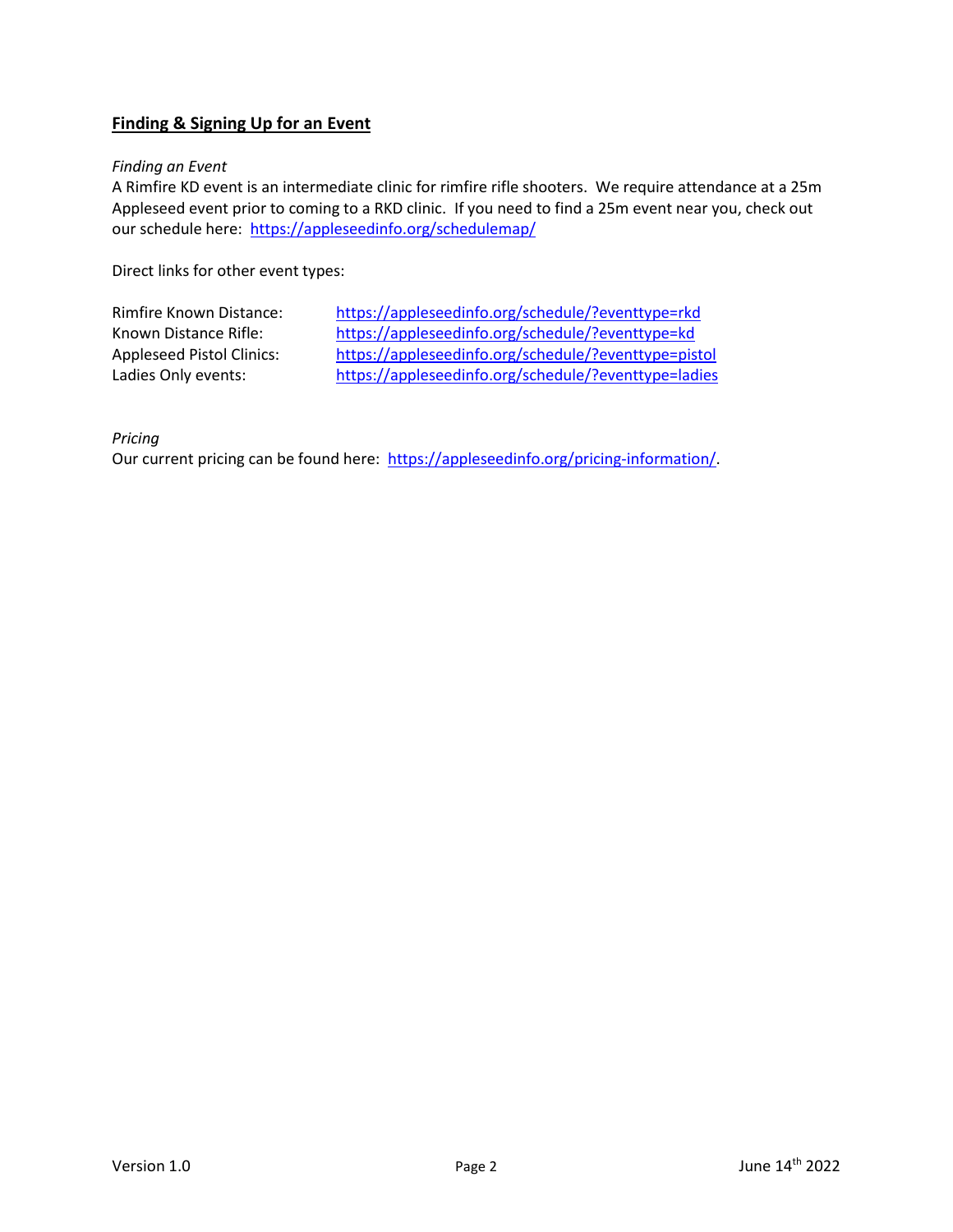# <span id="page-2-0"></span>**What to Bring**

This list is very similar to the 25m event What to Bring list. Keep in mind that not all items are essential.

# <span id="page-2-1"></span>*Personal Items*

- \*A Teachable Attitude (A desire to learn and improve and a mind open to new things are the most important things you can bring to the event.)
- \*Ear protection (earmuffs and/or earplugs. Electronic ear muffs are helpful, but not essential.)
- \*Eye protection (clear shooting glasses are recommended. Impact resistant prescription glasses may be okay.)
- Shooting mat (a thick blanket or rug remnant can be used as a substitute)
- Tarp (for under the shooting mat to catch spent casings this makes cleanup much easier)
- Elbow pads or elbow-padded shooting jacket (if you don't have elbow pads, take an old pair of socks and cut out the toes)
- Dress for the weather. We always shoot unless the weather is hazardous. (It rarely is.) Long sleeves and long pants are recommended. Low-cut shirts can collect hot brass; we recommend a crew-neck shirt.
- Closed-toe shoes are a necessity. Boots are recommended (no open-toe footwear)
- Weather-appropriate hat (360° brim for sun or with ear coverage for cold)
- Sufficient water you must stay hydrated (1 gallon per person recommended)
- Trail mix or high-protein snacks (Protein is fuel. Sugary carbohydrates may make you sleepy.)
- Light, high-protein lunch (lunches at Project Appleseed are working lunches)
- Folding chair
- Wet wipes
- Sunscreen and bug spray
- Small notebook & pencil. A Sharpie is helpful as well to mark your targets.

## <span id="page-2-2"></span>*Rifle-specific Items*

- \*Rimfire rifle (This course is structured for rifles chambered in .22 Long Rifle, but other rimfire calibers are welcome if range rules permit them. We recommend rifles with detachable magazines. Zero the rifle at 25m or 50y if possible. Plan on sticking with one rifle for the weekend, but bring a backup rifle if you have one.)
- \*Scopes are generally recommended for the Rimfire KD, but shooters can be successful with iron sights.
- \*Ammunition: 450 (2-day) or 250 (1-day) rounds of the same type & brand of ammo (better to have too much than not enough) unless the Shoot Boss contacts you and recommends you bring more.
- \*2 magazines that hold at least 10 rounds, but bringing spares is recommended. (20-round mags OK if state law allows.)
- \* USGI style cotton web sling, 1 ¼"-wide
- Sight adjustment tool

\_\_\_\_\_\_\_\_\_\_\_\_\_\_\_\_\_\_\_\_\_

- Rifle cleaning supplies (Boresnake and oil are encouraged)
- Trash bag and light-colored towel (to protect your rifle from sand, snow, rain, or intense sun)
- Large pushpins (preferred) or a staple gun & staples
- Rifle operator's manual & sight/scope manual, if you have them
- Rifle case

<sup>\*</sup> Critical item.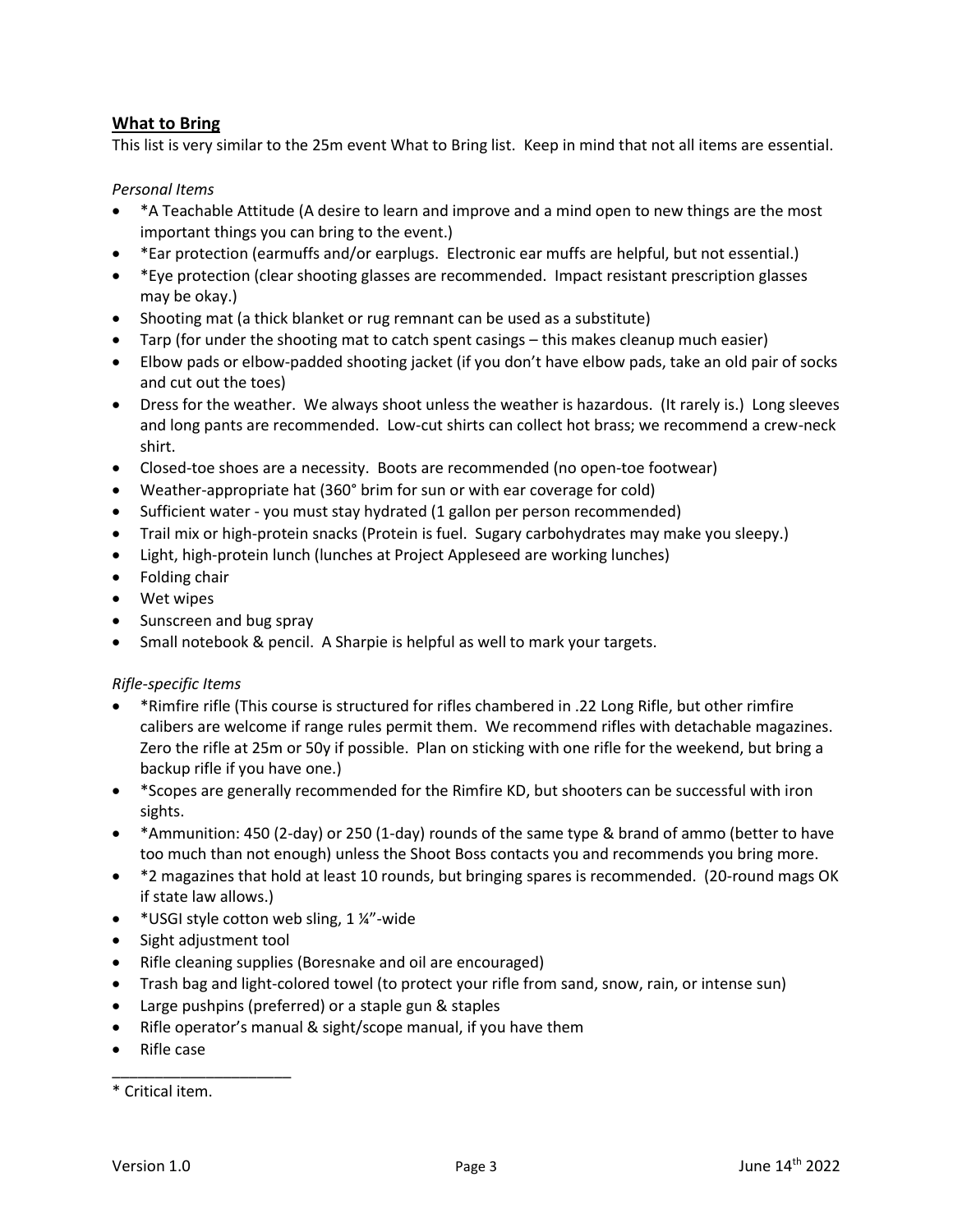# **Equipment Preparation**

# <span id="page-3-0"></span>*Ready your Equipment*

- Depending on the range facility, you may shoot on a concrete firing line. If we do, it's good to remember that concrete is HARD. Bring your shooting mat/blanket and some extra padding. An old towel will help save your elbows.
- Be prepared for seasonal and range conditions. Blowing sand and dust, rain, snow, and intense sun are all conditions you may encounter. In event of blowing sand and dust, you'll need to totally degrease your rifle in favor of a dry lubricant like graphite. Be ready to protect your rifle with a plastic bag or a simple waterproof wrap for the action.
- Protect ammo and mags from the same conditions. Ziplock bags are great for this.
- Have your rifle oiled appropriately (light oil) and ensure all fasteners are appropriately snug.
- Function-test your rifle. If possible, have it zeroed for 25m or 100y so that you will be properly prepared for the class.
- Review the owner's manual for your rifle on how to operate your rifle. Do the same for your sights/scope if they have a separate manual.

## <span id="page-3-1"></span>*Special Equipment Considerations*

1. Due to a firearms safety bulletin, .17HMR semi-automatic rifles are not recommended.

2. Owners of the Smith & Wesson M&P 15-22 rifles must comply with the Smith & Wesson Safety Alert. We will make every effort to have a S&W Bolt Inspection Gauge on-hand for owners to check their bolts for compliance. You are encouraged to review the following links to the Smith & Wesson websites for information about the issues and how to check the M&P 15-22 bolt to determine that it is within specification:

- <https://www.smith-wesson.com/mp15-22-consumer-safety-alert>
- [https://www.smith-wesson.com/sites/default/files/MP1522\\_Alert\\_030619.pdf](https://www.smith-wesson.com/sites/default/files/MP1522_Alert_030619.pdf)
- See this video on how to check your S&W rifle. [https://www.youtube.com/watch?v=UJO0gJRmc\\_c](https://www.youtube.com/watch?v=UJO0gJRmc_c)
- 3. An additional Liability Waiver will also need to be signed by any student at a Project Appleseed clinic who chooses to use a semi-automatic .17HMR rifle or a Smith & Wesson M&P 15-22 firearm.
- 4. Legal short-barreled rifles are permitted at our events. Select-fire rifles must stay on the "semi" setting. Pistol caliber carbines up to .45 caliber are permitted, but not recommended for this class.
- 5. Legal suppressors are welcome at our events.

6. AR-type pistols (with or without stabilizing brace) are not permitted at Project Appleseed rifle events.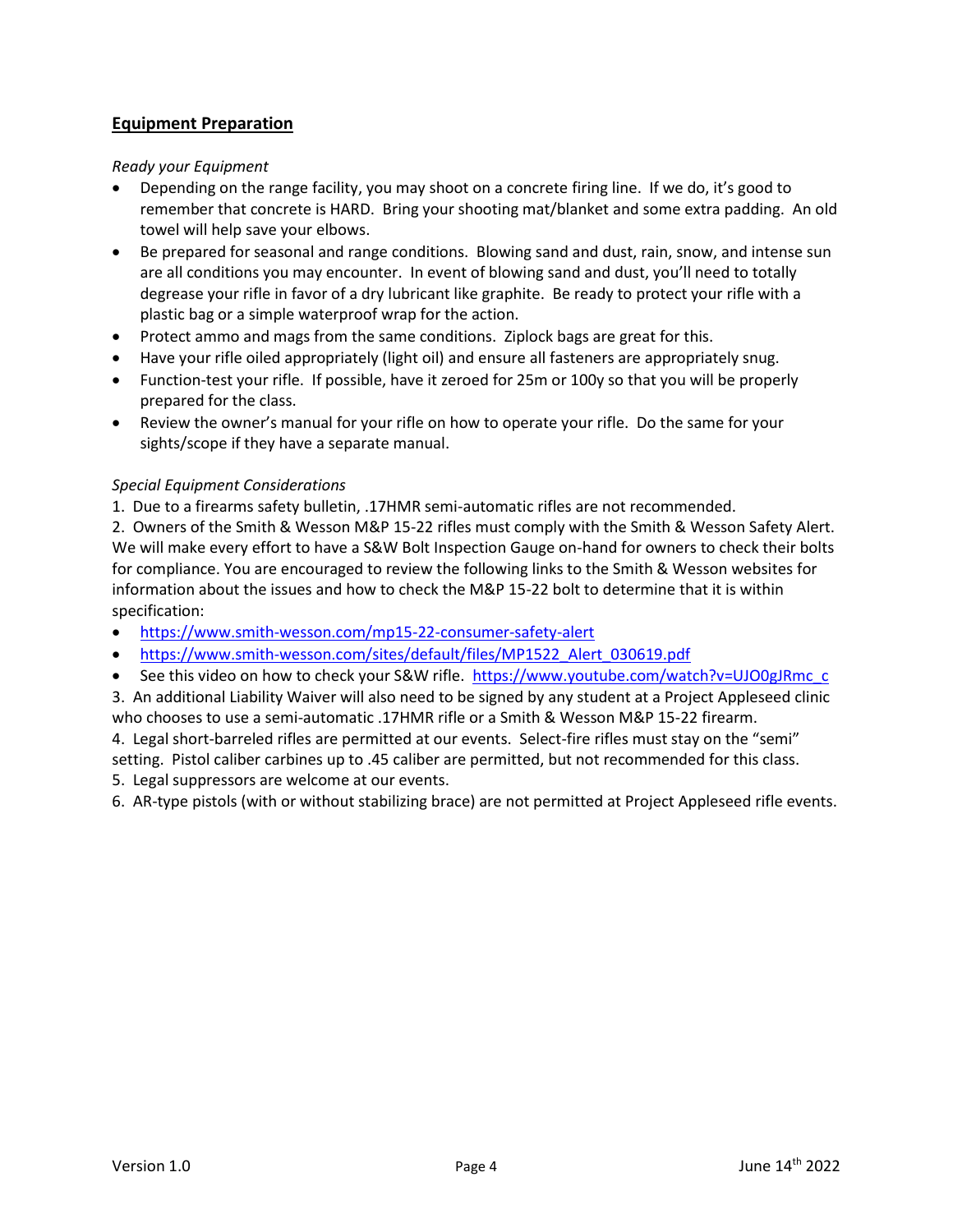# <span id="page-4-0"></span>**Safety**

Safety is paramount at Project Appleseed. You learned this safety information at your 25m rifle event, but it's provided for you as a refresher.

# <span id="page-4-1"></span>*Project Appleseed's Four Safety Rules*

Project Appleseed has four event-specific safety rules. They are:

- 1. **Always Keep the Muzzle in a Safe Direction.** The muzzle is the pointy end of the rifle. It must always be kept in a safe direction, which is usually up or downrange. Host range rules may be more restrictive.
- 2. **Do Not Load Until Given the "Load" Command.** A student may insert a prepared magazine into the rifle only after he receives the "Load" command.
- 3. **Keep Your Finger Off the Trigger Until the Sights are On the Target.** A student should keep his finger straight alongside the stock until his sights are on the target (or target backer). At that point, he may place his finger on the trigger.
- 4. **Make Sure Those Around You Follow the Safety Rules.** We all share the responsibility that we all go home without any extra holes. If you see anything you remotely think might be a safety issue, immediately take corrective action!

Every Appleseed instructor and attendee is expected to abide by these rules.

## *"Safe Rifle"*

Throughout the day, you will be asked to make your rifle safe. We do this to ensure it is safe for us to go downrange and check targets.

In order, the steps to making a rifle safe are:

- 1. **Magazine Out.** Remove the magazine from the rifle.
- 2. **Bolt Back.** Lock the bolt to the rear.
- 3. **Safety On.** Engage the mechanical safety.
- 4. **Chamber Flag In.** Take the (provided) chamber flag and insert the stem through the ejection port and all the way into the chamber.

5. **Rifle Grounded.** Place the rifle on the ground with the ejection port up and the muzzle forward of the firing line.

6. **No One Touching the Rifle.** Neither the shooter nor any instructor will touch a rifle once the line is clear. Students will be clearly advised when it's time to handle rifles again.

## *A gentle reminder:*

- *1. We do not transition with loaded rifles.*
- *2. "Hot reloads" (shoot one & change the mag) are not permitted in any Project Appleseed rifle class.*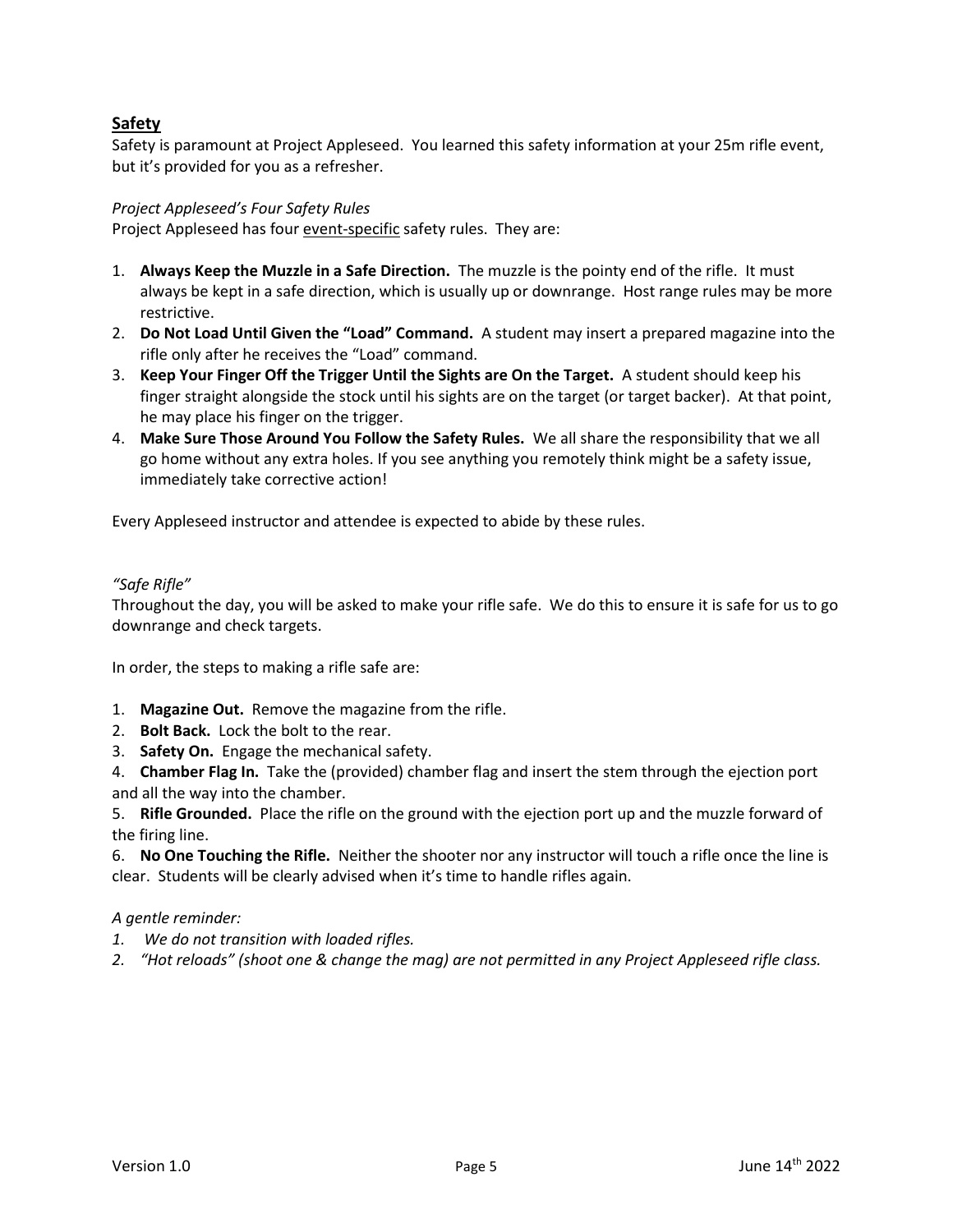# <span id="page-5-0"></span>**What to Expect**

#### <span id="page-5-1"></span>*Class Times*

Rimfire Known Distance Clinics are normally scheduled to begin at 8:00 AM and will end no later than 5:30 PM. However, if times for the clinic you sign up for are different, the event leader (Shoot Boss) will contact you in advance. We'll try to get you out earlier if we can, but there is a lot of content and activities in this class. Please arrive at least 30 minutes early to fill out the paperwork and get set up.

## *Arriving*

When you arrive at your Project Appleseed event, we will attempt to meet you in the parking lot. We'll let you know where to park. Also, we'll ask you to leave all firearms (including concealed carry) in your car and give you directions to the check-in table.

## <span id="page-5-2"></span>*Check-in*

Once you get to the check-in table, we'll have you take care of some boring paperwork. (It'll be short.) If range fees are required, they will be collected (cash only please) and remitted to the host range. We'll give you a chamber flag and a t-shirt. Then, we'll share directions to get to the firing line.

## <span id="page-5-3"></span>*At the Firing Line*

You'll likely return to your car and retrieve your gear, EXCEPT for firearms. Someone will be at the firing line to help you pick out a spot. You'll place your shooting mat on the firing line and all your other gear behind the equipment line. After the safety briefing, you will be directed on when to retrieve your rifle.

#### <span id="page-5-4"></span>*Lunch*

Lunch at Project Appleseed is a "working lunch." There will not be time for you to leave the range to buy food. The host may provide lunch at a reasonable cost, but this is the exception rather than the norm.

#### <span id="page-5-5"></span>*Instruction*

At a Project Appleseed Rimfire KD event, you will receive instruction and practice at employing your rimfire rifle out to distances of up to 200 yards. Most Rimfire KD events are shot at 50, 100, 150, and 200 yards. If 200 yards is not available, a reduced course may be fired out to 100 yards. Expect there will be a fair amount of walking to check targets. During lunches and breaks, we'll tell stories of heroes of the Revolutionary War.

You will the opportunity to earn your Rifleman Patch, if you have not already done so. Also, you have the opportunity to earn your Rimfire KD bar. To qualify for a Rimfire KD bar, you must use a rifle chambered in .22 Long Rifle. Other rimfire calibers are welcome, but are ineligible for the RKD patch.

Expect to gather data about your rifle and ammo. You'll learn about negotiating wind and, conditions permitting, get practical experience shooting in the wind. At a 2-day Rimfire KD event, you should expect to receive instruction in Target Detection and Range Estimation, with a practical exercise in the latter.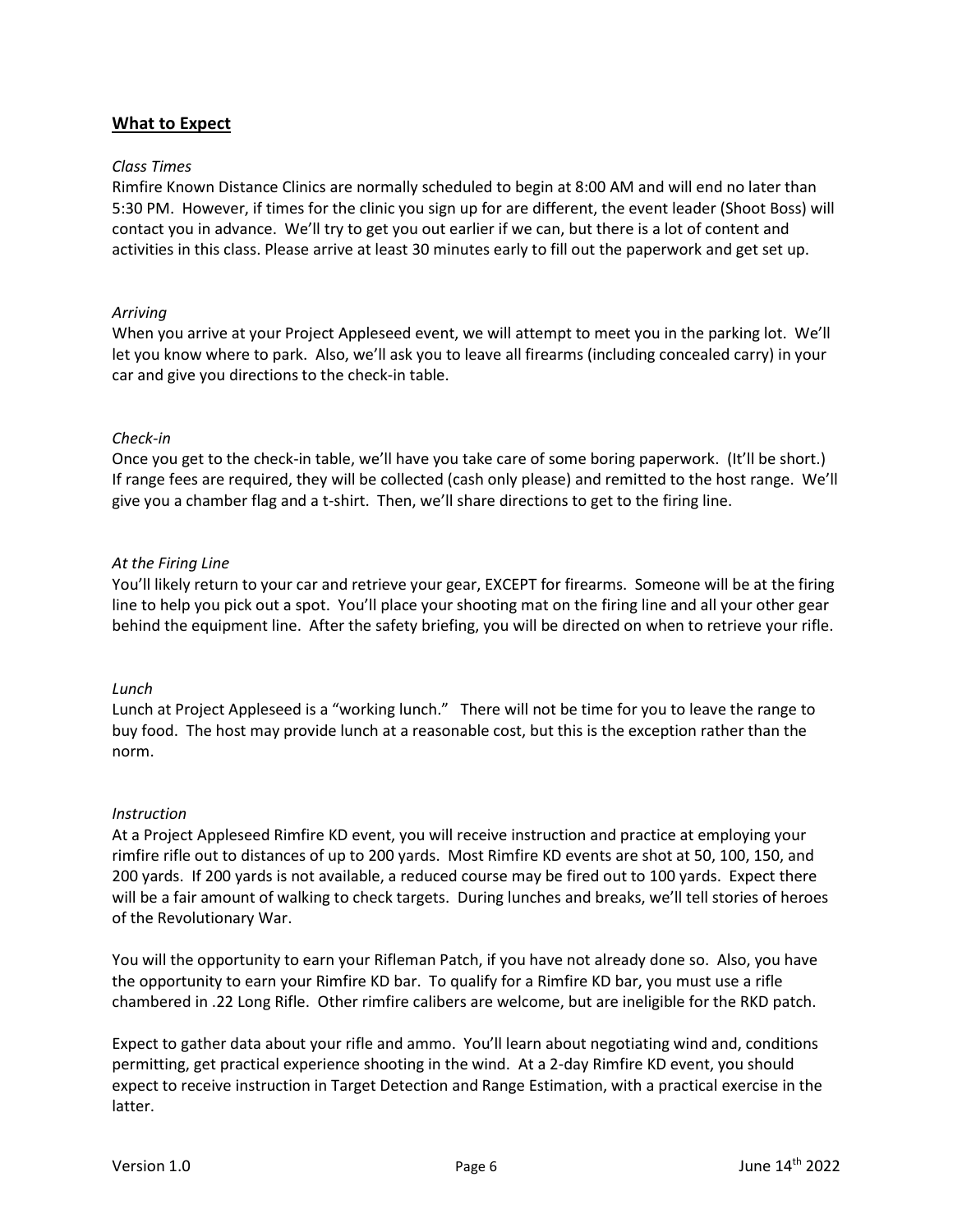# <span id="page-6-0"></span>**Known Distance Read-Ahead**

## <span id="page-6-1"></span>*Range Estimation*

To effectively estimate range to an object, a Rifleman must know two things:

First, he must know the size of the front sight in minute of angle. (Width or height) Second, he must know the size of the object in inches. (Width or height)

A simple equation to determine range is: Range (100s yards) = Target size (inches) / Target size (MOA)

Example 1: Front sight is 8 minutes wide. Object is 24 inches across. Object is 1.5 times wider than front sight, (12 minutes). 24 divided by 12 is 2. Range is 200 yards

Example 2: Same sights, same sized object. Target measures  $1/2$  the width of the front sight, (4 minutes). 24 divided by 4 is 6. Range is 600 yards

<span id="page-6-2"></span>

| Come-ups for 200- and 100-yard classes |  |
|----------------------------------------|--|
|----------------------------------------|--|

| <b>200y</b> Rimfire KD Ammunition Come-Ups (in MOA), Sight Height 1.9" |                       |                  |                      |                                    |         |                   |
|------------------------------------------------------------------------|-----------------------|------------------|----------------------|------------------------------------|---------|-------------------|
| <b>Distance</b>                                                        | Eley<br>Target<br>40g | Blazer<br>40g HV | Federal<br>Automatch | <b>CCI</b><br>Standard<br>Velocity | Average | My<br>Come<br>Ups |
| 50                                                                     | 0                     | 0                | 0                    | 0                                  | 0       |                   |
| $50 - > 100$                                                           |                       | 5                | 5.5                  |                                    | 6       |                   |
| 100->150                                                               | 10.25                 | 7                | 7.5                  | 9                                  | 8.3     |                   |
| 150->200                                                               | 10.25                 | 8                | 8.5                  | 10                                 | 9       |                   |
| <b>Total</b>                                                           | 26.7                  | 19.6             | 21.4                 | 26.1                               | 23.4    |                   |

| 100y Rimfire KD Ammunition Come-Ups (in MOA), Sight Height 1.9" |                       |                  |                      |                                    |         |                   |
|-----------------------------------------------------------------|-----------------------|------------------|----------------------|------------------------------------|---------|-------------------|
| <b>Distance</b>                                                 | Eley<br>Target<br>40g | Blazer<br>40g HV | Federal<br>Automatch | <b>CCI</b><br>Standard<br>Velocity | Average | My<br>Come<br>Ups |
| 25                                                              | Ω                     | 0                | 0                    | Ω                                  | 0       |                   |
| $25 - 50$                                                       | 0.4                   | 0.6              | 0.3                  | 0.4                                | 0.4     |                   |
| $50 - > 75$                                                     | 3.1                   | 1.0              | 1.6                  | 3.1                                | 2.2     |                   |
| 75->100                                                         | 3.9                   | 2.8              | 3.1                  | 4.3                                | 3.5     |                   |
| <b>Total</b>                                                    | 7.4                   | 4.4              | 5.1                  | 7.4                                | 6.1     |                   |

\* Data source: Strelok Pro

#### <span id="page-6-3"></span>*Reading and Adjusting for Wind*

A Rimfire KD event can be a great opportunity to learn about shooting in the wind.

How to correct for wind with a .22 rimfire rifle:

- 1. Estimate wind speed (in MPH)
- 2. Estimate the angle of the wind in reference to the shooter.
- 3. Determine the winds "value" (1/2, Full, or Zero)